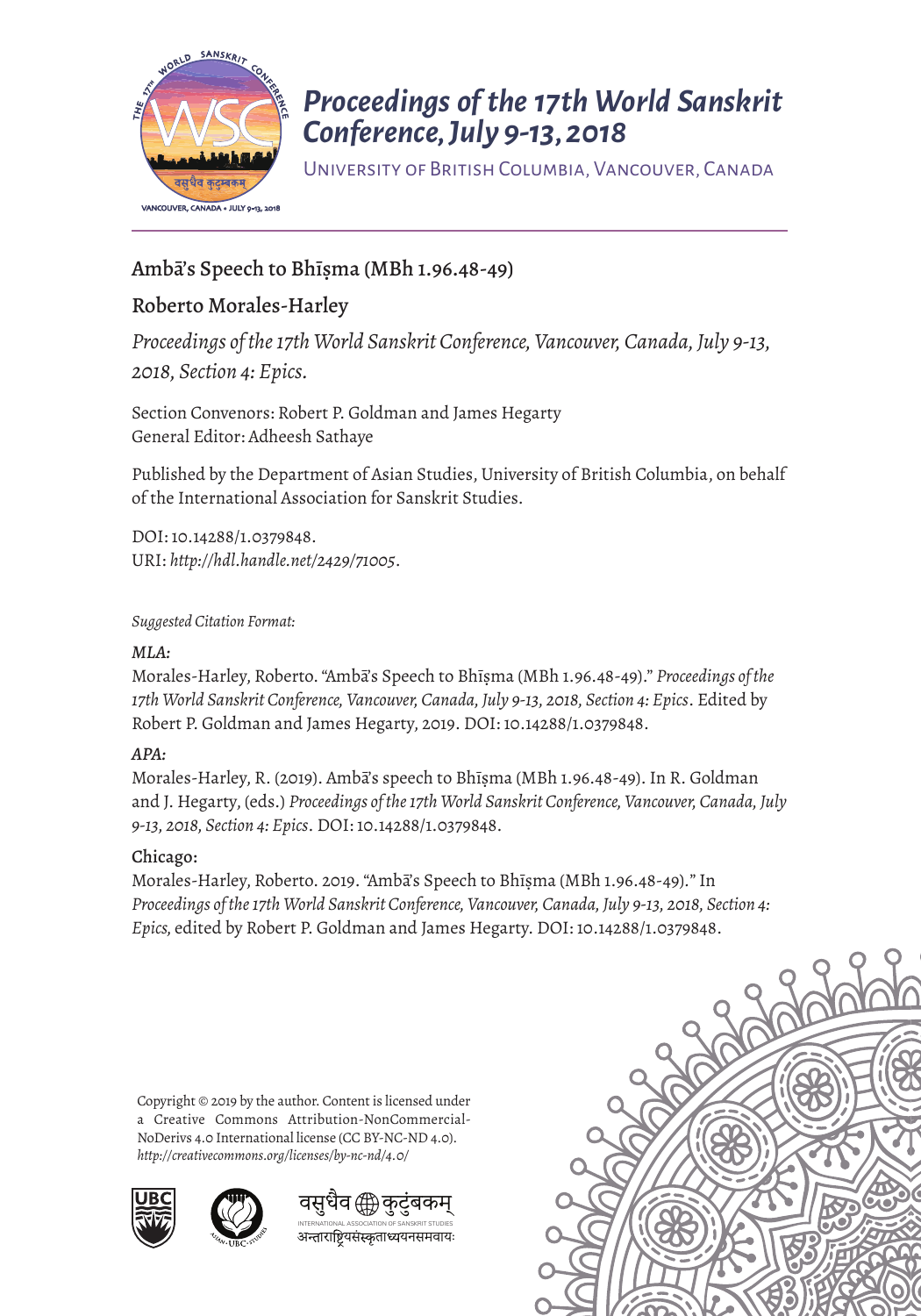# Ambā's Speech to Bhīṣma (MBh 1.96.48-49)

# *Roberto Morales-Harley*

*Department of Classical Philology, University of Costa Rica, San Pedro, San José, Costa Rica.* 

# Abstract

The paper examines Ambā's Speech to Bhīṣma in terms of the duality of the central elements that are mentioned: the husband/wife participants, the father/ daughter reasons, and the moral/social components of dharma. It argues that, by switching the emphasis from the *Udyoga Parvan* to the *Ādi Parvan*, a contribution can be made in viewing Ambā "the wife" as a predecessor of Ambā "the female ascetic." Within a philological framework, methods from Argumentation Theory, such as lexical, rhetorical and logical analysis, serve to further comprehend the speech. Three main conclusions are drawn: the wife's participation in the svayaṃvara is more relevant than that of the husband, the daughter's reasons rely more on rational pondering than those of the father, and the social component of dharma prevails through the preservation of the wedded wife's duty.

*Keywords:* Ambā; Bhīṣma; *Mahābhārata*; Argumentation Theory.

# Introduction

Female characters tend to play key roles in the *Mahābhārata* (Kalyanov 1977-1978, McGrath 2009). Can Ambā, even after her reincarnation as Śikhaṇḍin(ī), be considered as one of those *pativratās* (Shah 2012)? Unlike her sisters Ambikā and Ambālikā, Ambā never fulfills the *rākṣasa vivāha* (marriage by abduction) with Vicitravīrya and, therefore, never endures the *niyoga* (marriage by levirate) with Vyāsa. Nonetheless, she remains devoted to Śālva. By switching the emphasis from the *Udyoga Parvan* to the *Ādi Parvan*, a contribution can be made in viewing Ambā "the wife" as the predecessor of Ambā "the female ascetic."

The analysis of Ambā's speech follows some of the methods of Argumentation Theory (Perelman and Olbrechts-Tyteca 1958): a lexical review of the terms that encompass cultural values, a rhetorical examination of the figures of speech that serve an argumentative function, and a logical reformulation of arguments into syllogistic structures. Nyāya and Alaṅkāraśāstra compliment the modern approach.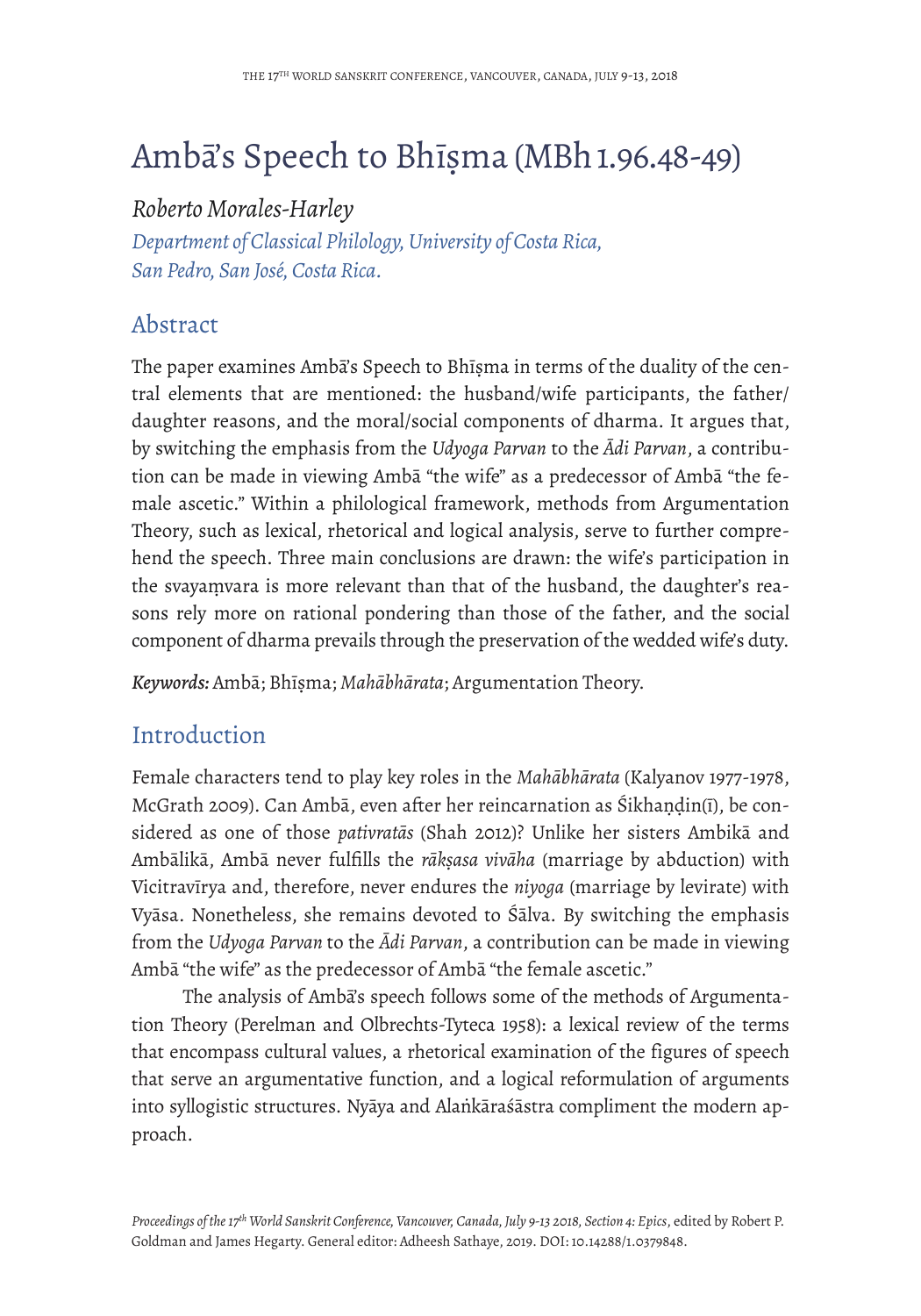### Ambā's Story

Ambā's story, in correlation to her role, can be divided into three sections: the wife (1.94-100), the female ascetic (5.170-197), and the warrior (6.108-119). In them, respectively, she fails to marry, she plots her revenge, and she executes her plan.

The failure of Amba's marriage must be traced back to Bhīșma, and the problems in keeping the Bhārata lineage. Bhīṣma was, indeed, a truly "awesome" family member: having sworn not to have any progeny so that his father Śantanu could marry Satyavatī, having enthroned his brother Citrāṅgada, and having served as regent for his brother Vicitravīrya, he appeared at the bridegroom choice (1.96.3d, *svayaṃvara*) held by the king of Kāśis for his three daughters: Ambā, Ambikā, and Ambālikā. There, Bhīṣma took them by force (1.96.9d, *balena*), as is prescribed for a rākṣasa vivāha, even though he intended them to be someone else's wives. At this point, the sisters' fates diverge: Ambā, through the speech in question, convinced Bhīṣma to let her return to her husband to be, Śālva, the king of Saubha; Ambikā and Ambālikā were married to Vicitravīrya, with whom they never bore any children.

Thinking about the succession, Satyavatī suggested a niyoga  $-$  a type of marriage, according to Dhand, that is accepted in two circumstances: "If a woman's husband proves infertile, then she may resort to another man approved by his family to father children on her. Alternatively, if a husband dies before impregnating his wife, then she may take the same recourse"(Dhand 2004: 39). The niyoga, she argues, as an unrighteous but necessary practice, belongs within the *āpaddharma* (law of distress). Given Bhīṣma's vow of chastity, Vyāsa had to step in. From this point on, the story is well known: from Ambikā, Vyāsa fathered the blind Dhṛtarāṣṭra; and from Ambālikā, the pale Pāṇḍu. Tus, while Ambikā and Ambālikā fulfill their role through motherhood, Ambā ("the Mother") is the only one who doesn't give birth. Both her goals as a wife and as a mother are cut short by Bhīsma's meddling.

Ambā's wandering as a female ascetic is set off by Śālva's rejection. Ambā was cast aside by Śālva, because he considered her another man's woman (5.172.4c, *anyapūrvā*). Ambā took it upon herself to get back at Bhīṣma for ruining her marriage and, consequently, her life. As she herself said, having been deprived of the world of a husband (5.188.4c, *patiloka*), she had no reason to continue living as a woman. For her austerities, she obtained from Śiva the boon of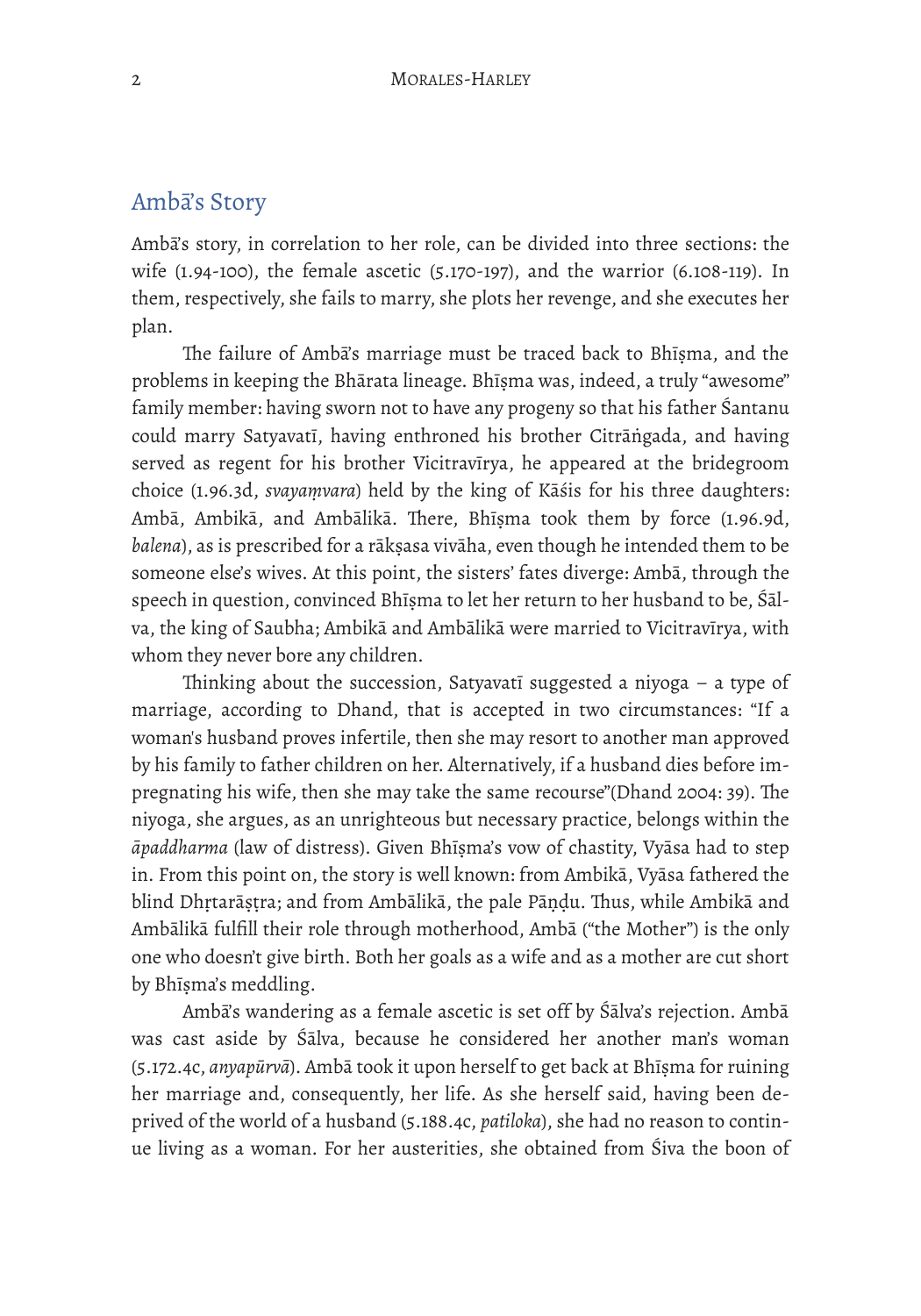reincarnating as a man to destroy Bhīṣma. Having vowed to his death (5.188.18a, *uktvā bhīṣmavadhāyeti*), she, an ironically reversed *satī* (faithful wife), climbed onto the pyre.

Born a girl who would then turn into a boy, Ambā reincarnated as Śikhaṇḍinī. After exchanging her genitalia with a *yakṣa*, she became Śikhaṇḍin ("the bearer of a tuft"), a man who used to be a woman (5.193.62c, *strīpūrvaka*) – that is, someone whom Bhīṣma had vowed not to fight. In her study of this portion of the story, Doniger (1999: 284) analyzes Ambā's tendency to split in two, while maintaining, as she has also pointed out elsewhere, her negative character:

Ambā's need to take revenge, however, transforms her into the familiar witch of fury (or goddess) who haunts and destroys the man who has sexually assaulted her; she becomes, successively, three forms of the mare goddess. First, she withdraws (like Arundhatī in similar circumstances) into ascetism, designed to destroy a man; she becomes a Yoginī, a dangerous, phallic woman. Second, she is cursed so that she endures an intermediary period of ambivalence, half woman and half "crooked" (perverse) river, lacking in fluids and teeming with toothy crocodiles – the essence of the destructive mother. This aspect of her character is heightened by its contrast with the goddess who inflicts the curse upon her – the milky Ganges, who saver the life of her son, the essential act of the good mother. Third, and finally, Amba enters her incarnation of seesaw sexuality as Śikhaṇḍin; but even here her previous demonic qualities dog her, for Śikhaṇḍin is said to be the incarnation of a flesh-eating demon, a Rākṣasa (Doniger 1980: 307).

Ambā's destructive nature is already implied in her association with Rudra, one of whose epithets is *tryambaka* ("the one with three mothers"). These three could very well be Ambā, Ambikā, and Ambālikā, three maternal figures mentioned in Vedic fertility rituals. Nonetheless, as stressed by Hiltebeitel the fact that the name *kuṭumbinī* ("female householder") exists as a variant alongside Śikhaṇḍin is, at least, "paradoxical, contrasting the destructive with the auspicious" (Adluri and Bagchee 2011: 29, n. 96).

In the end, the warrior Śikhaṇḍin, in the forefront of the Pāṇḍava army, plays a key role in Bhīṣma's defeat by Arjuna. The third and last portion of the story, as a *Ringkomposition*, places Ambā, once again, alongside Bhīṣma. If, by means of her speech, she had already overcome him, now, through an actual defeat in the battlefield, her mission has been accomplished. Although, as Custodi has noted, it is but a partial accomplishment: "Furthermore, I would add, Ambā's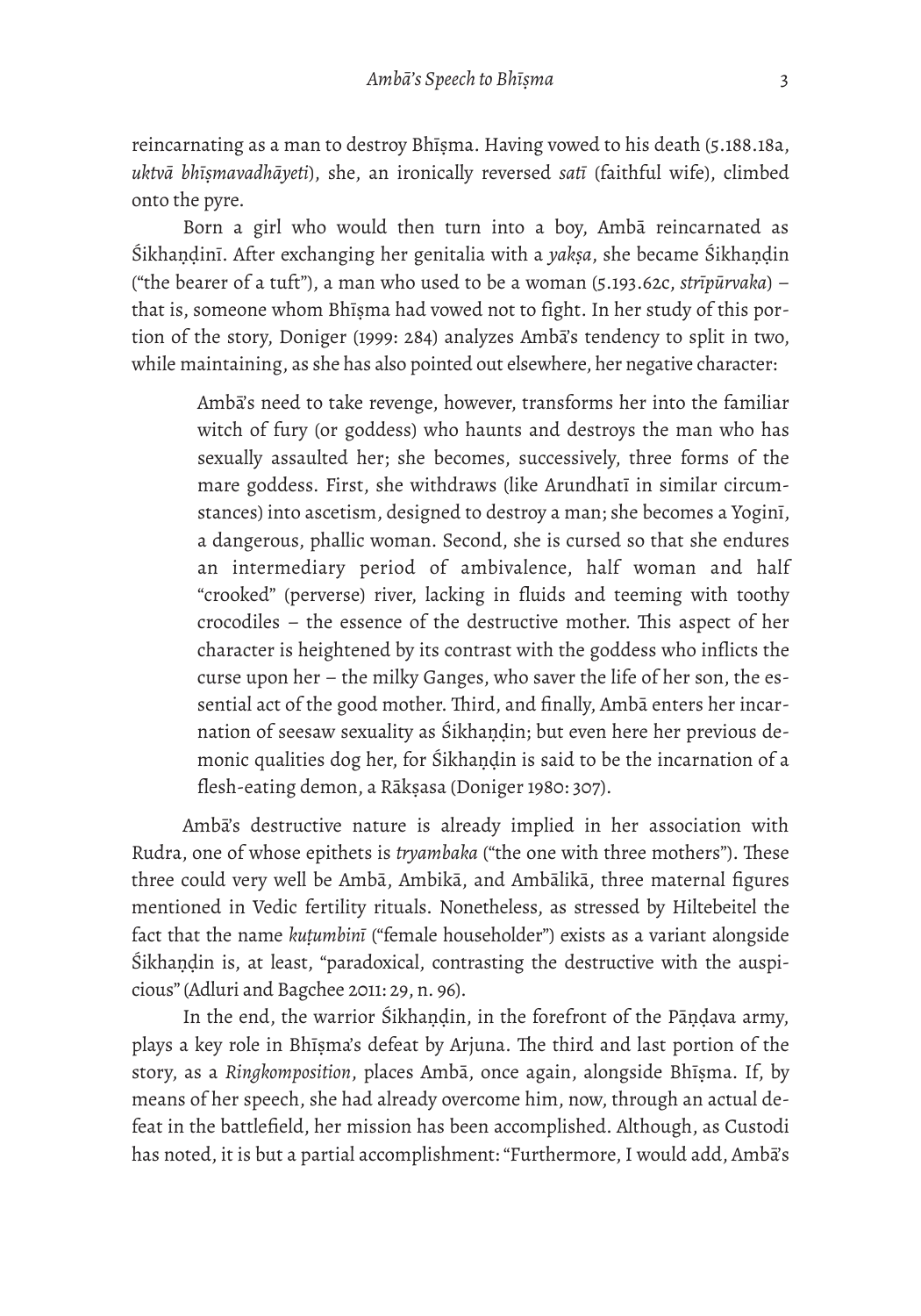vow to become a man in order to kill Bhīṣma was in a sense nullified from its inception, since Bhīṣma had the boon of being able to choose the moment of his own death – she, therefore, could only ever really accomplish what Bhīṣma would be willing to allow anyway" (Custodi 2007: 218).

## Ambā's Speech

*mayā saubhapatiḥ pūrvaṃ manasābhivṛtaḥ patiḥ | tena cāsmi vṛtā pūrvam eṣa kāmaś ca me pituḥ ||* MBh 1.96.48 *||* 

*mayā varayitavyo 'bhūc chālvas tasmin svayaṃvare| etad vijñāya dharmajña tatas tvaṃ dharmam ācara ||* MBh 1.96.49 *||* 

*Van Buitenen's translation:* In my heart I had chosen King Śālva of Saubha to be my husband, and he had chosen me; and it was also my father's wish. I was to have elected him at the bridegroom choice. You know the Law: now that you know this you must do as the Law dictates. (van Buitenen 1973: 230).

Author's translation: Through my opinion, I have already chosen the King of Saubha as my husband, and he has already chosen me. Also, this was my father's wish. Śālva was the one that I should have chosen in this bridegroom choice. Having understood this, you who know the Law, therefore, practice the Law.

## The Husband/Wife Participants

In terms of the argumentation, Ambā's point of view is that, through a svayaṃvara, she is already married to Śālva. Both the verbal and the nominal forms in the first *śloka* (distich) point to this type of marriage. On the one hand, the verbal adjectives, *abhivṛtaḥ* and *vṛtā*, can be traced back to the root *vṛ2* ("to choose"), the same one that is found in the noun *svayaṃvara*. As documented in Monier-Williams (2008: 70, 1007), in the MBh, *abhi-vṛ* is "to select" and *vṛ* is "to choose in marriage." Therefore, not only did Ambā select Śālva, but he chose her as well. Te morphemic repetition in *abhivṛtaḥ* and *vṛtā* is a case of *ubhayāvṛtti*, a figure of speech defined by Gerow as that "in which the same word is repeated in the same sense" (1971: 128).

On the other hand, the noun *patih*, proceeding from the root *pat<sub>1</sub>* (to rule), designates, according to Monier-Williams (2008: 582) "a lord" but also "a husband." In the *tatpuruṣa* (determinative compound) *saubhapati* (king of Saubha), it has the former and wider sense, whereas, uncompounded at the end of the first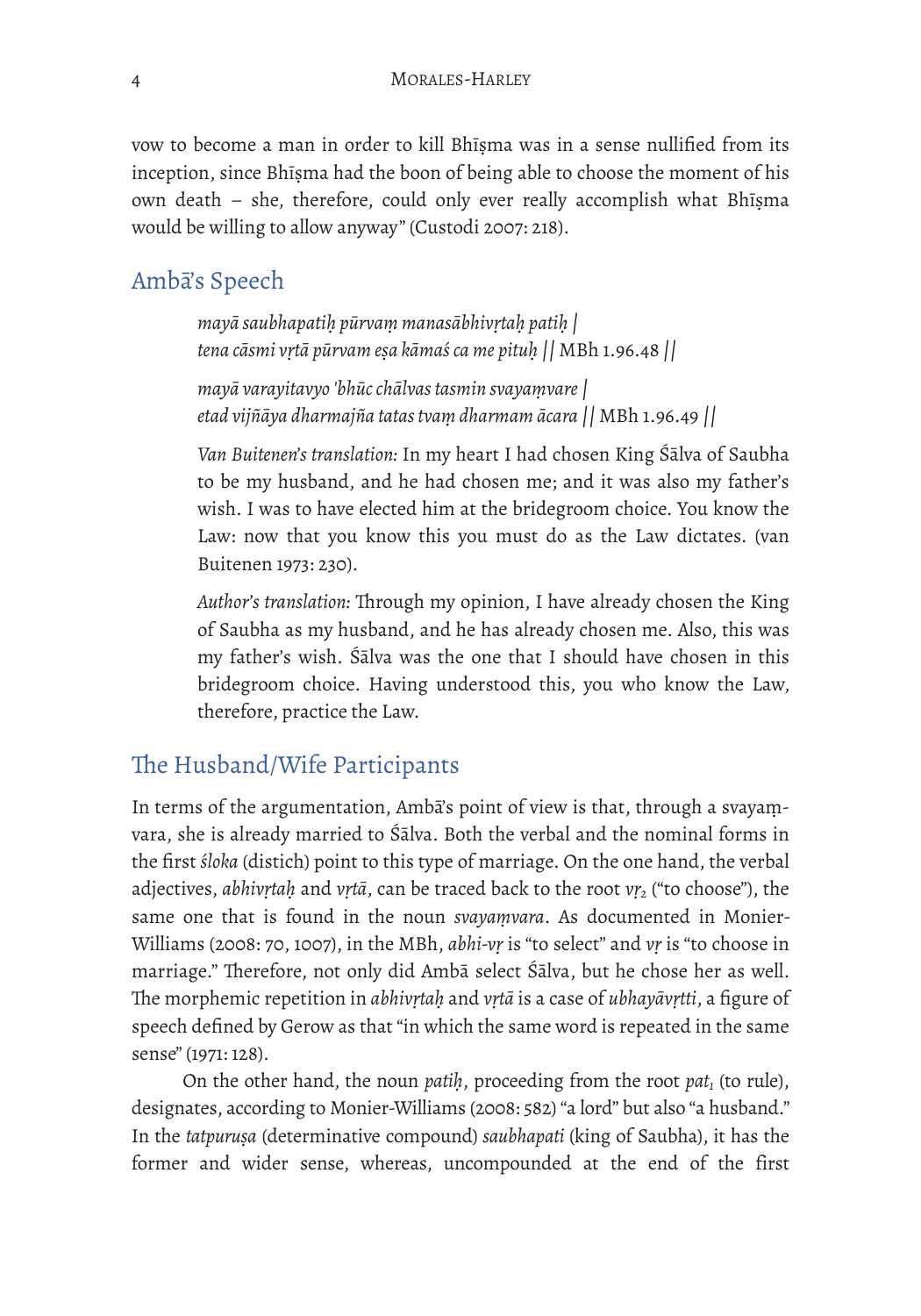hemistich, it has the latter and narrower one. In this case, the morphemic repetition constitutes a *padāvṛtti*, a figure of speech that Gerow defines as one "in which the same word is repeated each time in a different sense" (1971: 129). Thus, if interpreted as a kind of *śleṣa* (pun), the etymology might reinforce Ambā's first opinion supporting her point of view: he is her husband and, implicitly, she is his wife.

The adverbial form *pūrvam* (already) compliments the cited participles and nouns. Closing the first pāda in both hemistiches, it emphasizes the parallelism. Moreover, it stresses the temporal aspect of the statement: she has *already* selected him, and he has *already* chosen her. Once she became Śālva's wife, through the rite of svayaṃvara, she cannot be Vicitravīrya's wife through the rākṣasa vivāha. By focusing on the first type of marriage, she avoids having to voice her opinion regarding the second one. She heard Bhīṣma's speech during the abduction, and she knows where he stands: a rākṣasa vivāha is not only valid, but even preferable.

The wise declare that girls may be given to men of virtue who have been invited. Or they will be decked with ornaments; or a dowry is proffered according to wealth. Others may marry off their daughters for a pair of cows. Others again give them for a negotiated price, while others still force their leave by force. Others lie with a girl that is taken off guard. And other girls find for themselves. Now know that this present marriage is the eight that the sages recall – the bridegroom choice, which the barons [*rājanyāḥ*] praise and observe. But the students of the Law hold that the bride is the best [*jyāyasīṃ*] who is carried off by force. So, princes, I am ready to carry these maidens off by force! Now strive with all your might to defeat me or be defeated: here I stand, princes, resolved on battle!" (Van Buitenen 1973: 228; translation of MBh 1.96.8–12).

Here, Bhīṣma alludes, respectively, to 1) the *brāhma vivāha* (marriage of Brahmā), 2) the *daiva vivāha* (marriage of the gods), 3) the *prajāpatya vivāha* (marriage of Prajāpati), 4) the *arṣa vivāha* (marriage of the seers), 5) the *asura vivāha* (marriage of the demons), 6) the rākṣasa vivāha, 7) the *paiśāca vivāha* (marriage of the flesh-eating demons), and 8) the svayaṃvara. Of these eight types of marriage, Bhīṣma only comments on two: the rākṣasa vivāha, which he deems the best one, and the svayaṃvara, which he, as a baron, acknowledges. Ambā's choices, both of rite and husband, might be perceived by Bhīṣma as second to best, but they are still valid, and, most importantly, they have already taken place.

In syllogistic form, all women who get married become wives; Ambā got married; therefore, Ambā became a wife. Thus, Ambā has chosen to be a wife.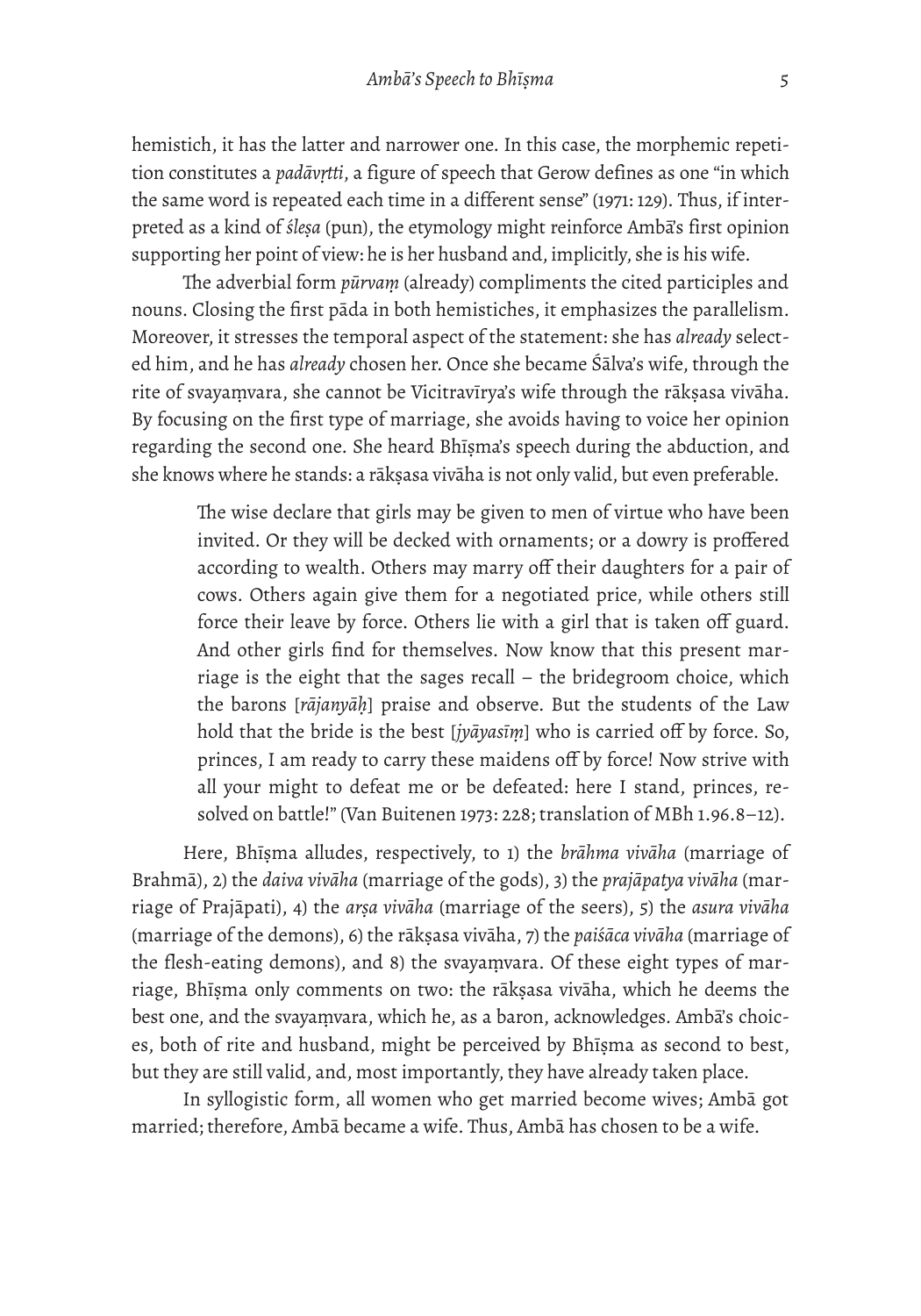#### The Father/Daughter Reasons

Ambā's second opinion to support her point of view is that, for the svayaṃvara, she had her father's consent. Therefore, the legitimacy of the procedure rests in Ambā's own *manas* (opinion), as well as in the *kāma* (wish) of the King of the Kāśis. In a form of coordinate argumentation, that is, one in which two or more arguments lead to the same conclusion, Ambā is now a wife *because* she has chosen her husband, and, also, *because* her father had approved for the choice to happen in the first place.

Kāma, according to Monier-Williams's (2008: 271-273) entry, refers to a "wish." Thus, the king of Kāśis' reason for supporting the marriage is more general, inasmuch he wished for her to get married, but he didn't wish upon a specific husband, as well as more emotional, considering the very nature of wishing.

Contrarily, for *manas*, that key concept of various philosophical traditions, Monier-Williams (2008: 783-784) documents the sense of "mind (in its widest sense as applied to all the mental powers)," as well as that of "opinion." In Argumentation Theory, opinions support points of view. In Amba's case, the use of *manas* suggests a more rational process, including the pondering of options, the decision-making, and the taking of a position regarding the matter. Moreover, Ambā's reason has the advantage of its specificity: if she only needed to get married, the rākṣasa vivāha would suffice; however, if she needed to marry the husband she had chosen, only the svayaṃvara would be a viable option.

The second śloka, also in parallelism, starts with the same pronominal form as the first one. Likewise, its first hemistich returns to the etymological śleṣa around the root *vṛ2* (to choose). On the one hand, the gerundive *varayitavyas* (the one that should be chosen) is formed from the causative *varayati*, which, according to Monier-Williams (2008: 1007), in the MBh, means "to choose as." On the other hand, the noun *svayaṃvara* provides an explicit reference to the type of marriage. Such morphemic repetition of word and sense, once again, constitutes an example of *ubhayāvṛtti*.

# The Moral/Social Components of Dharma

In the speech, Ambā's *nigamana* (conclusion) is that Bhīṣma should acknowledge her point of view, that is, he should recognize her previous marriage and set her free, which is exactly what happens. The syllogistic form is obvious in the use of the adverb *tatas* (therefore) to introduce the request. The choice of the imperative *ācara* (practice), rather than a politer construction, must be highlighted, because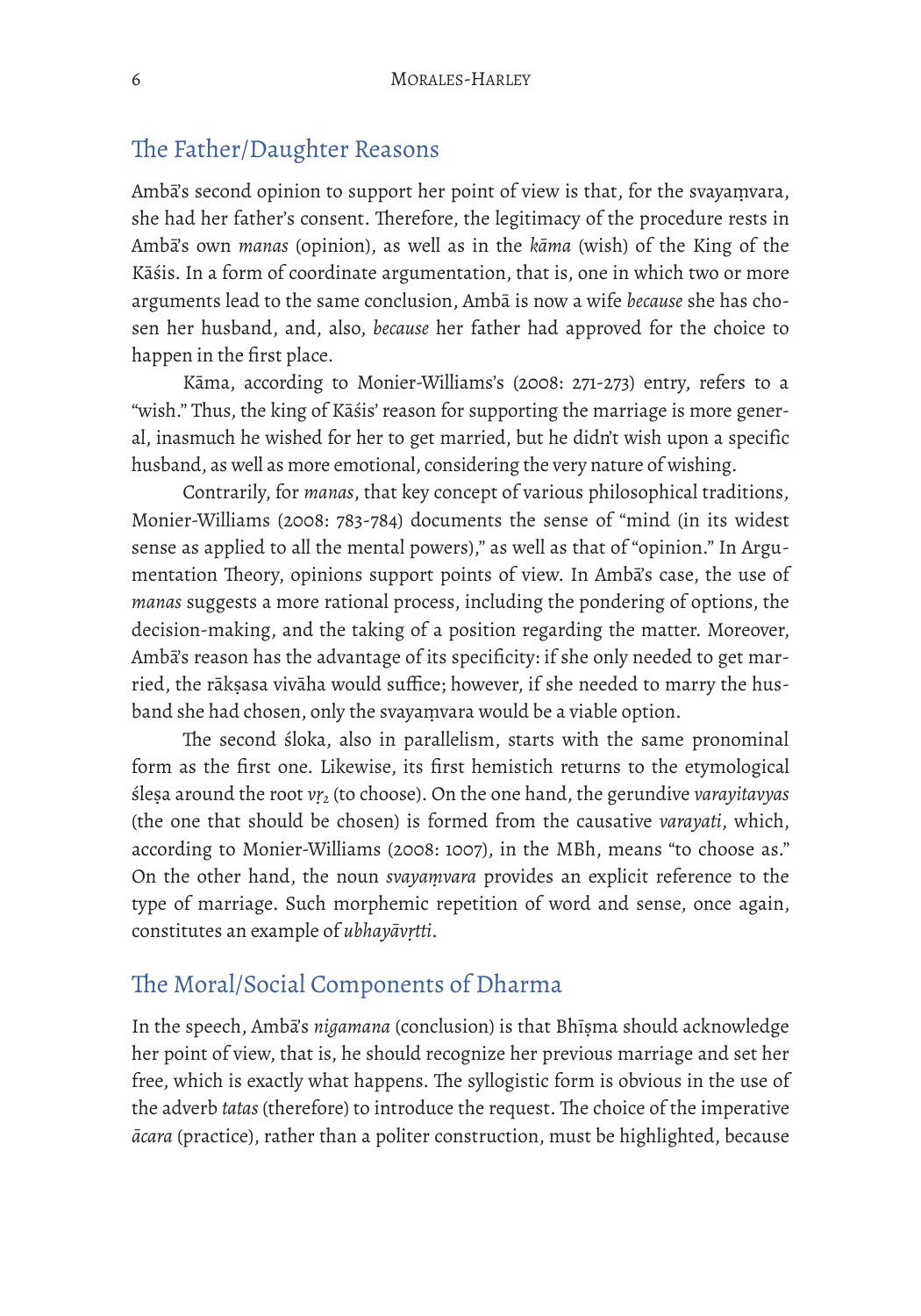it suggests that both interlocutors share a common ground, mainly, their knowledge of dharma.

The second hemistich of the final śloka emphasizes the rational aspect of Bhīṣma's current situation, by comparing it with Ambā's previous one: before, she had to choose between one suitor and another; now, he must choose between taking her and leaving her. The gerund, *vijñāya* (having understood), derives from the same root as the vocative, *dharmajña* (you who know the Law). As attested in Monier-Williams (2008: 425), *jñā1* is "to know." So, if Bhīṣma, as he surely does, knows *dharma*, and he, from this perspective, understands Ambā's situation, he will agree with her. Here, the morphemic repetition of the word in a different sense ("to understand" and "to know") represents another case of *padāvṛtti*.

Ambā's request is indirect: she doesn't ask Bhīṣma to let her go to her husband, but to do the right thing, which, as a thoroughly proven righteous person, he most certainly would do. The only problem is that, even though Amba's *stri*dharma (duty of a woman) obliges her to return to her husband, in the same way, Bhīṣma's *kṣatra-*dharma (duty of the warrior) forces him to take her with him. Just as Ambā, through her speech, defined herself as a wife in relation to the King of Saubha, and as a daughter in relation to the King of Kāśis, she continues to define herself as a woman in relation to Bhīṣma, which might be the reason why, even after the sex exchange, he continues to see her as belonging to the same gender.

Ambā's devotion to Śālva is what saves her. In this case, the social component of dharma surpasses its moral component. It can very well be argued that Bhīṣma, having Ambikā and Ambālikā, can, without any significant loss, let Ambā return to Śālva. Nevertheless, being able to do so is not the same thing as actually doing it. It is only after he listens to her view on dharma, which, expressly, has to do with the duty of the wife, that he sets her free. Ambikā and Ambālikā just were at a marriage ceremony, whereas Ambā not only became a wife during the ceremony, buy also proved herself a devoted one through the speech. Hence, Ambā, before a warrior or a female ascetic, is a *pativratā* (devoted wife).

## Conclusion

From each of the dualities proposed, a conclusion is drawn. (1) From the point of view of the wife, the choice aspect of the svayaṃvara, even though mutual, depends mostly on her. (2) The justification of such choice rests, from a masculine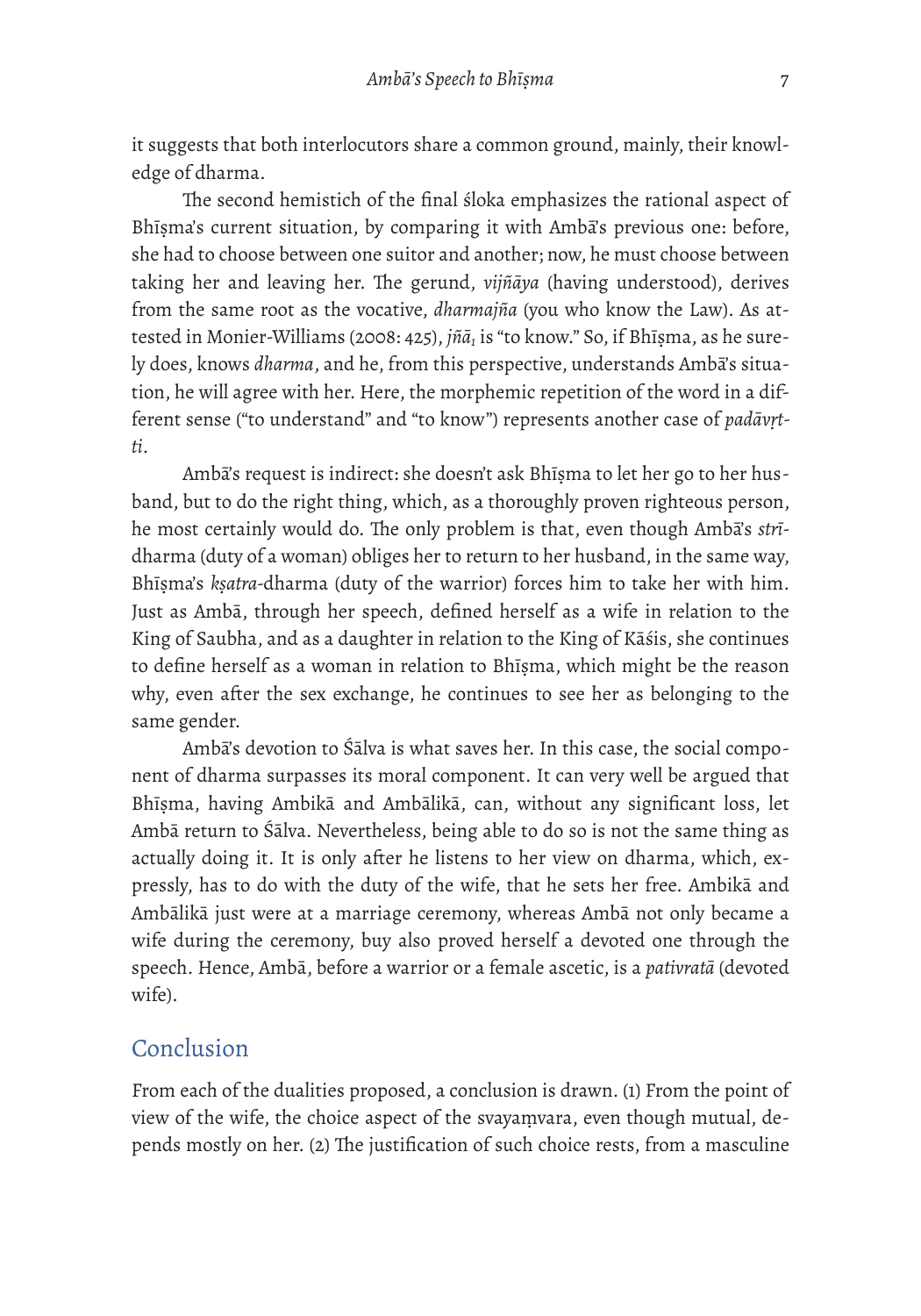perspective, in emotional aspects, but, from a feminine perspective, in rational pondering. (3) According to the interpretation of dharma, the social duty of the wedded wife outweighs the moral duty of the warrior. In sum, Ambā identifies herself as a devoted wife and, paradoxically, it is precisely this devotion that drives her to renounce her female condition.

## Acknowledgements

To Professor Sol Argüello Scriba, thanks to whom Sanskrit studies in Costa Rica are now a 50 year-old tradition.

# Bibliography

- Adluri, Vishwa and Joydeep Bagchee, eds. 2011. *When the Goddess Was a Woman: Mahābhārata Ethnographies. Essays by Alf Hiltebeitel, Vol. 2*. Leiden: Brill.
- Custodi, Andrea. 2007. "'Show You Are a Man!' Transsexuality and Gender Bending in the Characters of Arjuna/Bṛhannaḍā and Ambā/Śikhandin(ī)." In *Gender and Narrative in the Mahābhārata*, edited by Simon Brodbeck and Brian Black. London: Routledge, 208-229.
- Dhand, Arti. 2004. "Te Subversive Nature of Virtue in the *Mahābhārata*: A Tale about Women, Smelly Ascetics, and God." *Journal of the American Academy of Religion* 72: 33-58.
- Doniger, Wendy. 1980. *Women, Androgynes, and Other Mythical Beasts*. Chicago: The University of Chicago Press.
- Doniger, Wendy. 1999. *Splitting the Difference: Gender and Myth in Ancient Greece and India*. Chicago: The University of Chicago Press.
- Gerow, Edwin. 1971. A Glossary of Indian Figures of Speech. The Hague: Mouton.
- Kalyanov, V. I. 1977-1978. "The Image of the Indian Women in the *Mahābhārata.*" *Annals of the Bhadarkar Oriental Research Institute* 58-59: 161-172.
- McGrath, Kevin. 2009. *Strī: Women in Epic Mahābhārata*. Boston: Ilex Foundation.
- Monier-Williams, Monier. 2008. *Sanskrit-English Dictionary*. New Delhi: Munishram Manoharlal. Originally published: Oxford, 1899.